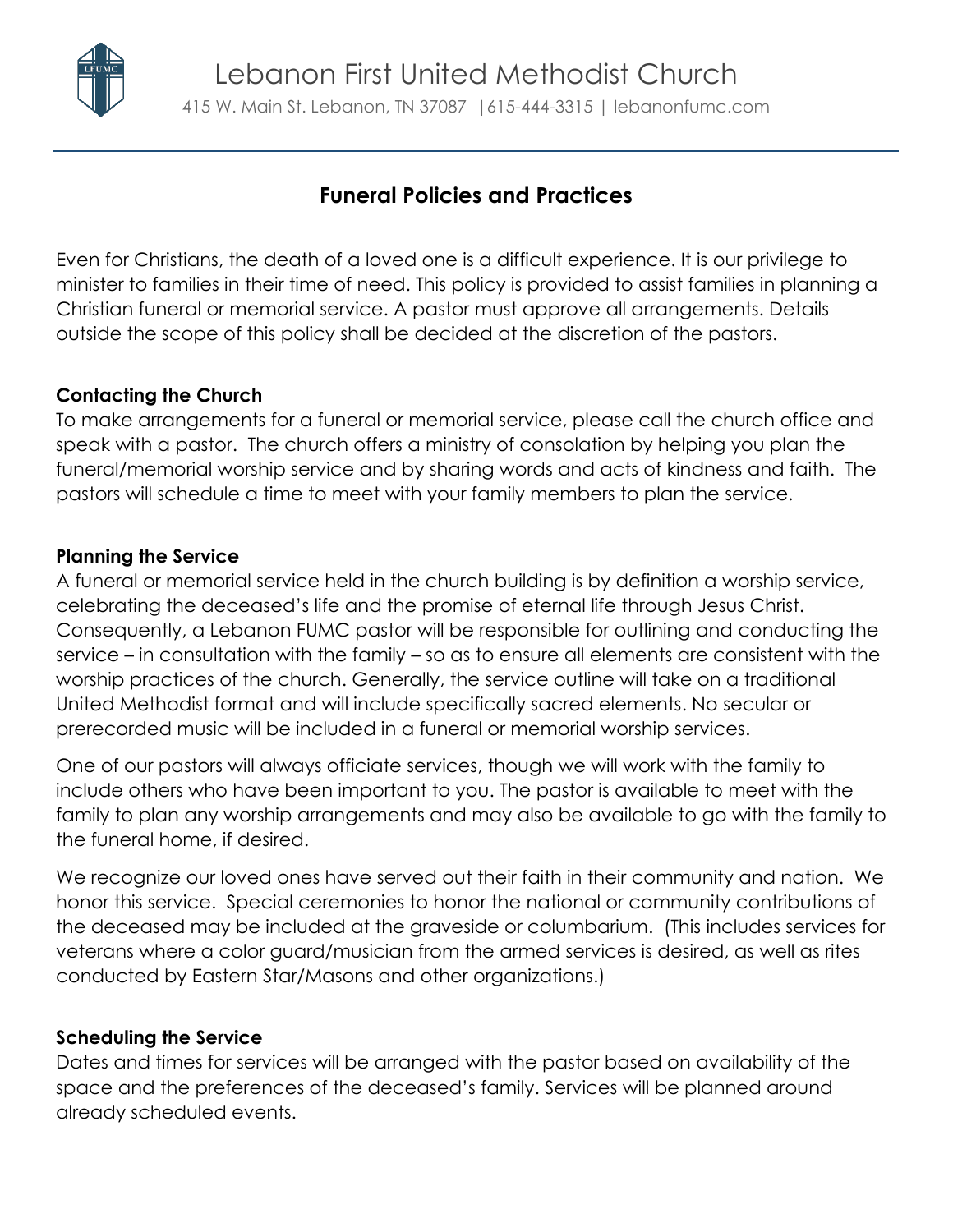## **Facility Use and Fees**

All fees may be coordinated through the funeral home.

A minimum fee of \$500 is required for any service taking place in the Sanctuary; no fee is required for use of the Chapel unless an instrumentalist is needed (\$200). Fees for additional services may apply (see below). Both the Sanctuary and the Chapel are sacred spaces, dedicated to the glory of God, and are expected to be treated as such.

Lebanon FUMC provides worship service planning and related functions only; hospitality functions (providing a guest book, ushers, etc.) are performed by the funeral home.

Additional use and services of Lebanon FUMC facilities and personnel outside of normal church operating hours may require additional fees in order to honor the people providing them and respect their time. These include:

| Streaming the service (Sanctuary only) | \$100    | *Additional Instrumentalist | \$200 |
|----------------------------------------|----------|-----------------------------|-------|
| *Slideshow/Media Production            | \$100    | *Vocalist                   | \$100 |
| Facility opening and closing           | \$50/day | Use of outdoor facilities   | \$50  |

*Note: All media files must be submitted by no less than 24 hours before the event to ensure timely delivery. For best quality, submit images in PNG or JPEG format (not less than 300 dpi resolution), audio files in MP3 format, and video files in MP4 or MOV format.*

*\*All instrumentalists, vocalists, and other providers must be approved/appointed by Lebanon FUMC. No secular or pre-recorded music will be included in funeral or memorial services.*

## **Planning the Visitation**

Due to sound checks and other preparations, visitations will not take place in the Sanctuary (even if the service will be held there), and Sanctuary doors will open 30 minutes prior to the start of service. Families are encouraged to hold visitations in the Chapel or Courtyard.

## **Funeral/Memorial Service Programs**

Lebanon FUMC is pleased to provide complimentary bulletins for your guests including a picture of your choosing (*PNG or JPEG, no less than 300 dpi*), the obituary, and the order of worship. We ask that families not distribute their own worship bulletins at the service.

## **Decorations**

Families may wish to display the deceased's remains, as well as certain mementos or photographs of the deceased and his/her family. The following guidelines would be applicable in these situations:

- Any displays or pictures must be stand-alone and appropriate to a worship setting.
- All decorations must be removed within 3 hours of the conclusion of the service.
- No furniture shall be brought into or removed from the church building, or moved from its original location without consulting church staff.
- Only Lebanon FUMC church staff or authorized representatives may move the altar, cross, pulpit, lectern, chancel area furnishings, instruments, microphones, or other